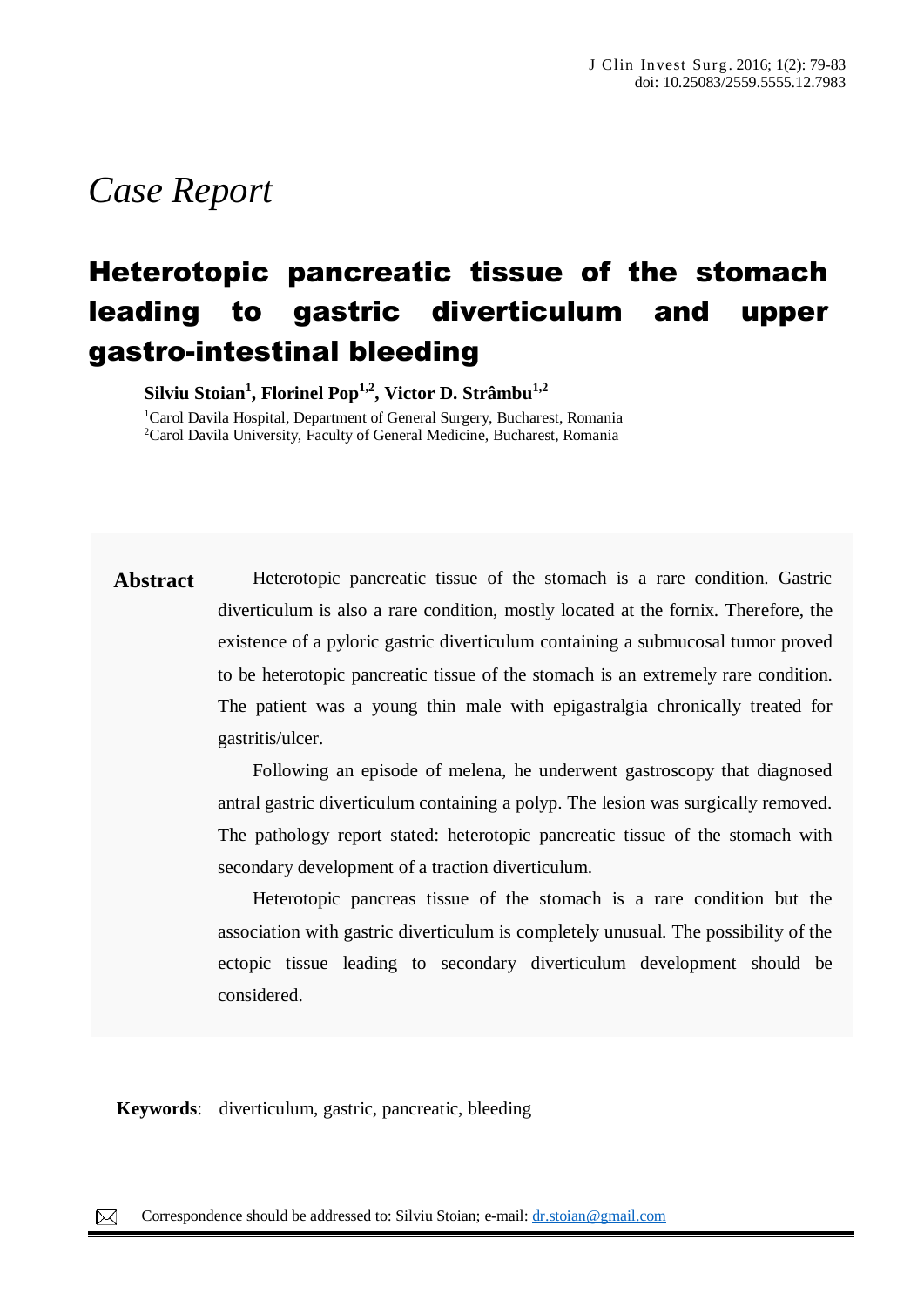## **Case report**

The patient is 27 years old male considered to have gastritis/ ulcer based on chronic epigastric pain and therefore chronically treated with proton pump inhibitors and anti-acid products with mixed efficiency. He was thin (60 kg weight for 1.78 m height), and was subject to surgical removal of Meckel's diverticulum in his childhood. After a melena stool he underwent gastroscopy that noticed a 1 cm gastric polyp developed in a gastric diverticulum located 3-4 cm above the pylorus. Given the very low probability of such a lesion, as soon as the patient arrived in our clinic we repeated the gastroscopy with an identical result. Neither gastroscopy provided the precise location of the diverticulum as reported to the gastric faces or margins. The results for all the blood tests were in the normal range.

We performed open surgery and discovered the lesion on the greater curvature 3-4 cm above the pylorus. The diverticulum measuring 2-3 cm in diameter containing a 1 cm diameter sessile polyp was removed by means of a limited gastrectomy (4 cm diameter). Postoperatory evolution was simple with quick discharge, disappearance of epigastralgia but with no weight gain. The control gastroscopy performed 2 months after surgical intervention was normal (Figure 1, 2, 3).



Figure 1. The resected specimen of 4 cm diameter. This was the position of the polyp in the diverticulum seen at endoscopy.



**Figure 2.** The sessile polyp almost out of the diverticulum.



**Figure 3.** Reversed diverticulum for the clear view of the sessile character of the polyp.

### *Pathological findings*

- Macroscopically: intradiverticular gastric polyp
- Microscopically: gastric wall fragment with lesions of chronic gastritis of moderate activity degree, Helicobacter pylori positive. There was identified deep chorionic presence of a large number of lymphoid structures of immunoreactive pattern, and pyloric metaplasia (Figure 4). In the centre of the specimen there is heterotopic pancreatic tissue composed of acinar cells, ducts and islets located in the submucosa with extensions in the muscular layer. At this level there is associated fibrosis leading to the development of a traction diverticulum (Figure 5).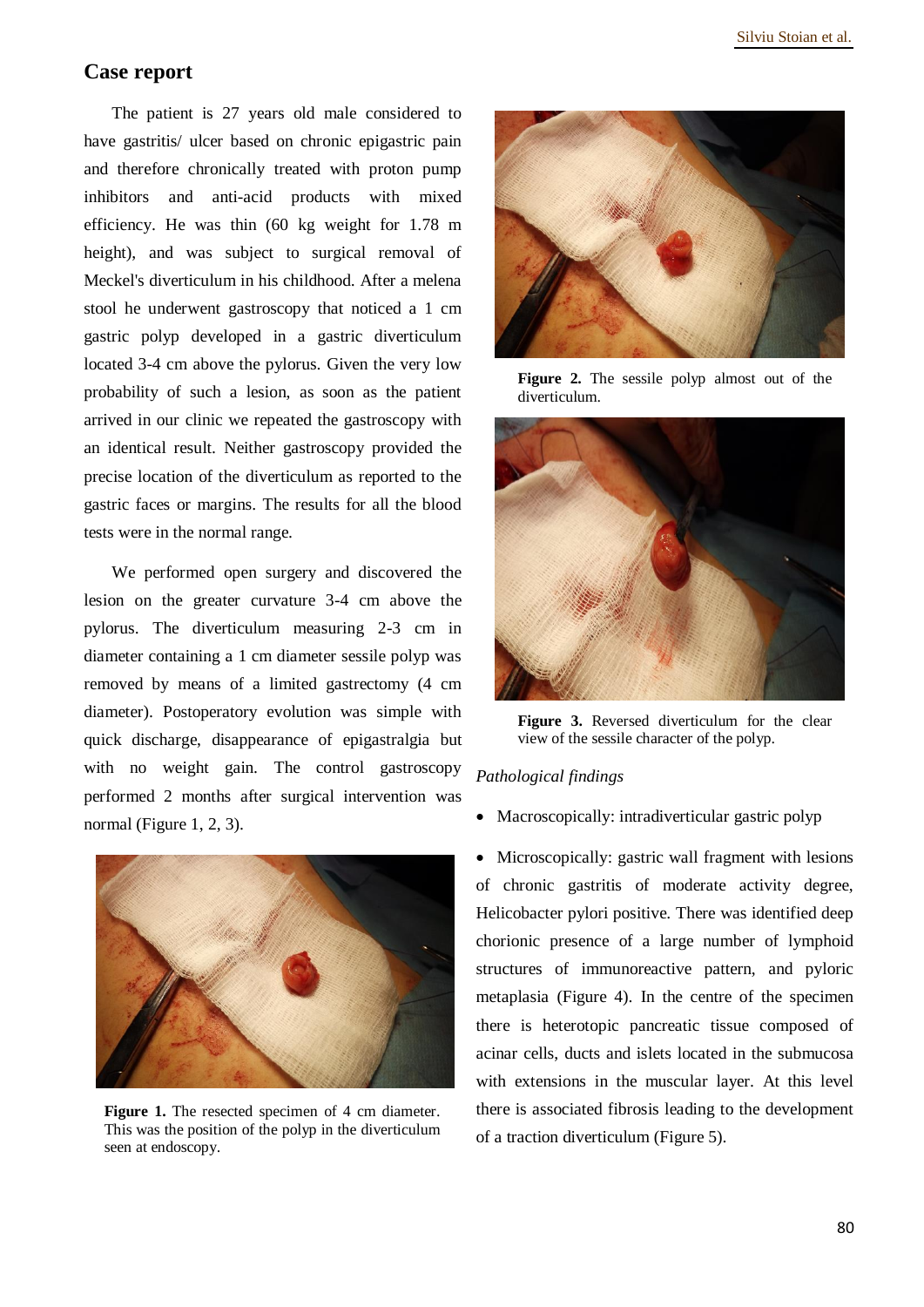Pathological conclusions: heterotopic pancreatic tissue of the stomach with secondary development of a traction diverticulum; chronic gastritis with moderate degree of activity and incipient atrophy.



**Figure** 4. Gastric wall with heterotopic pancreatic tissue



**Figure 5**. Pancreatic - acinar cells and duct

### **Discussion**

Gastric diverticula are the least common form of gastro-intestinal diverticula. In Gastroscopy studies their incidence ranges between 0,01-0,11% with over 90% located in the fundic and cardial region and less than 10% in the antral and prepyloric region (1). They are often asymptomatic, otherwise the most common symptom is epigastralgia and bleeding is found with antrum-pyloric diverticula. They may be associated with other diverticula (2). Our patient has had Meckel's diverticulum surgically removed. Nevertheless, in our case we do not have a true gastric diverticulum but a secondary one.

Heterotopic pancreatic tissue of the stomach is also a very rare condition with an incidence of 0,4- 1,2% depending on the method used in the diagnose. As the lesion is submucosal, the endoscopic biopsy of a suspected heterotopic pancreatic tissue almost always misses the pancreatic tissue and therefore the true diagnose because the specimen contains only mucosa. The higher percentage of the range comes from the studies performed on limited gastrectomy specimens or whole stomach examinations (3). Heirich in 1909 proposed three types of heterotopic pancreatic tissue:

• Heinrich I type with the specimen containing acinar cells, ducts and islets-as in our case. Possible haemorrhage and cystic changes. The symptoms consist mainly in epigastralgia and the endoscopy shows chronic gastritis. Ii was the type found in our patient, too.

• Heinrich II type with the specimen containing ducts (canalicular variety). It is generally asymptomatic.

• Heinrich III type with acinar tissue only (exocrine pancreas).

Heterotopic pancreas was first characterized in 1729 (in an ileal diverticulum) by Jean Schultz and refers to ectopic pancreatic tissue that lacks anatomic or vascular connection with the pancreas. Heterotopic pancreas is believed to arise during rotation of the foregut, when fragments of the pancreas become separated from the main body and are deposited at ectopic sites. The two best-known histogenic theories are based on foetal migration of pancreatic cells and on the penetration of immature gastric mucosa inside the submucosa followed by its differentiation into pancreatic tissue. This situation implies not only the stomach but may also involve duodenum, ileum, common bile duct, Meckel's diverticulum, and the liver. Our patient has no pathology report from his remote Meckel's diverticulum surgical removal.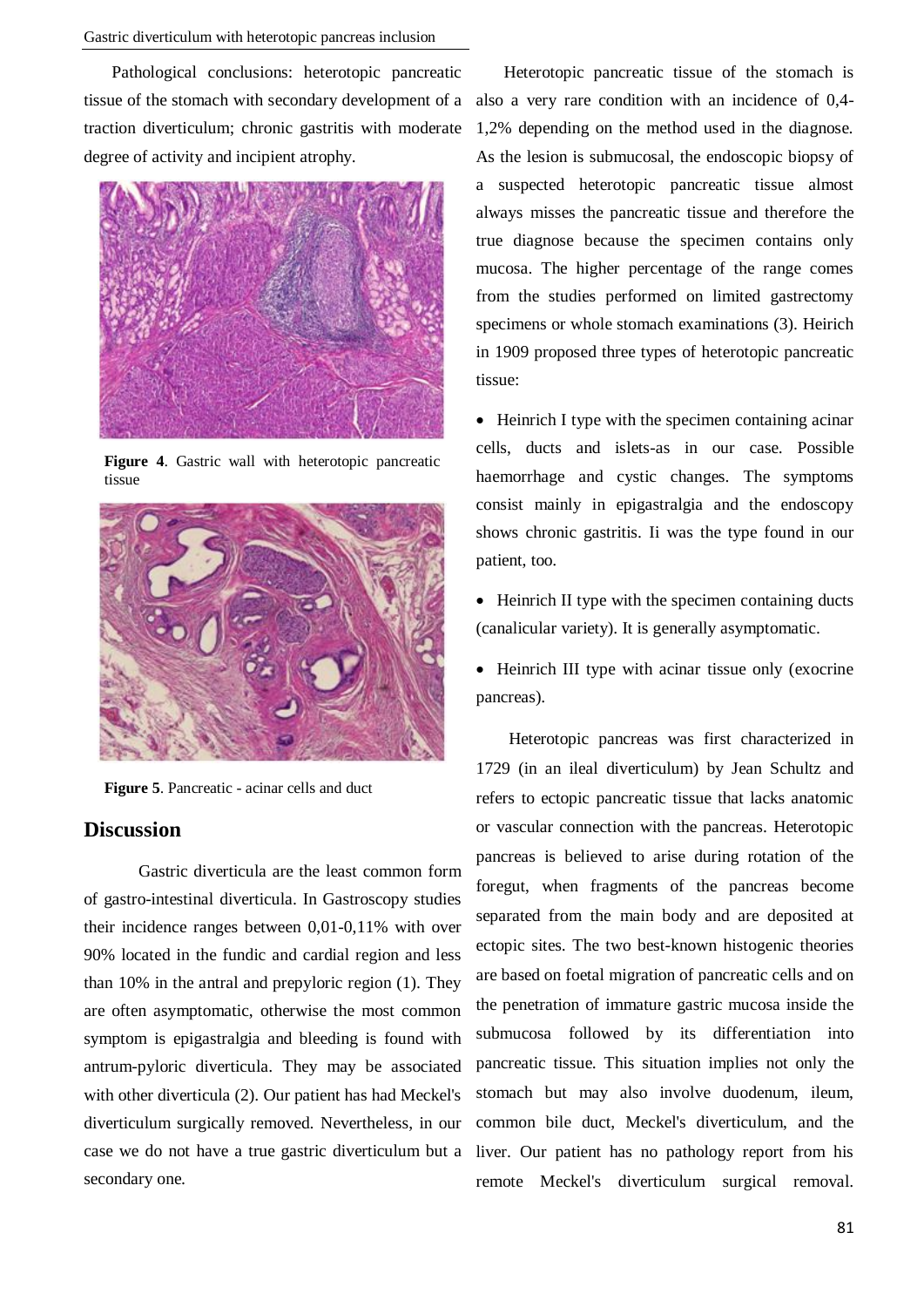Although heterotopic pancreas can present at any age, it is usually discovered in the fifth and sixth decade, and is three times more likely to occur in men than women (4). When gastric, the heterotopic tissue is 4. located in over 50% of the cases within 5 cm of the pylorus. When in this situation it seems virtually certain that it will sooner or later give rise to symptoms of troublesome severity. Pre-operative recognition permits of a very much more conservative surgical procedure, i.e., local resection, the results of which are gratifyingly satisfactory (5).

#### **Conclusions**

Heterotopic pancreas tissue of the stomach is a rare condition but the association with gastric diverticulum is completely unusual. The possibility of the ectopic tissue leading to secondary diverticulum development should be considered. The possibility of finding abnormalities/ anomalies such as heterotopic pancreatic tissue or gastric diverticulum should be remembered when dealing with a patient who already  $7$ proved to have an anomaly (Meckel diverticulum in our patient. When investigating an upper gastrointestinal bleeding, both pancreatic ectopic tissue of the stomach and gastric diverticulum should be kept in mind (even at the bottom of the list).

### **References**

- 1. Rashid F, Aber A, Iftikhar SY. A review on gastric diverticulum. *World J Emerg Surg*. 2012; 7(1): 1. PMID: 22257431 [https://doi.org/10.1186/1749-](https://doi.org/10.1186/1749-7922-7-1) [7922-7-1](https://doi.org/10.1186/1749-7922-7-1)
- 2. Mohan P, Ananthavadivelu M, Venkataraman J. Gastric diverticulum. *CMAJ.* 2010; 182(5): E226. PMID: 20100850 <https://doi.org/10.1503/cmaj.090832>
- 3. Terada T. Heterotopic pancreatic tissue of the stomach: report of three cases and consideration of

its histogenesis. *Case Rep Gastroenterol.* 2010; 4(3): 386-392. PMID: 21060705 <https://doi.org/10.1159/000320676>

- 4. Subasinghe D, Sivaganesh S, Perera N, Samarasekera DN. Gastric fundal heterotopic pancreas mimicking a gastrointestinal stromal tumour (GIST): a case report and a brief review. *BMC Res Notes.* 2016; 9: 185. PMID: 27005685 <https://doi.org/10.1186/s13104-016-1995-5>
- 5. Kilius A, Samalavicius NE, Danys D, Zaldokas G, Seinin D. Asymptomatic heterotopic pancreas in Meckel's diverticulum: a case report and review of the literature. *J* .*Med Case Rep.* 2015; 9: 108. PMID: 25956067 [https://doi.org/10.1186/s13256-](https://doi.org/10.1186/s13256-015-0576-x) [015-0576-x](https://doi.org/10.1186/s13256-015-0576-x)
- 6. Podda M, Atzeni J, Messina Campanella A, Saba A, Pisanu A. Syncope with Surprise: An Unexpected Finding of Huge Gastric Diverticulum. *Case Rep Surg*. 2016; 2016: PMID: 1941293
- 7. Moy BT, Marchioni Beery RM, Birk JW. Gastric Diverticulum: An Unusual Endoscopic Finding. *ACG Case Rep J*. 2016; 3(3): 150-1. PMID: 27144186 <https://doi.org/10.14309/crj.2016.31>
- 8. Feng YE, Zhang Z. Gastric diverticulum simulating a left adrenal mass: A case report and review of the literature. *Oncol Lett*. 2015; 10(4): 2477-80. PMID: 26622874

<https://doi.org/10.3892/ol.2015.3559>

- 9. Surve A, Zaveri H, Cottam D. Symptomatic gastric diverticulum after gastric imbrication with conversion to sleeve gastrectomy. *Surg Obes Relat Dis*. 2016; 12(2): 439-40. PMID: 26575354 <https://doi.org/10.1016/j.soard.2015.09.012>
- 10. Mahafza WS, Taib AA, Shahait AD, Al Awamleh A. Chronic gastritis in a gastric diverticulum misdiagnosed as a left adrenal mass. *Indian J Surg*. 2015; 77(1): 150-2. PMID: 25972678 <https://doi.org/10.1007/s12262-015-1210-2>